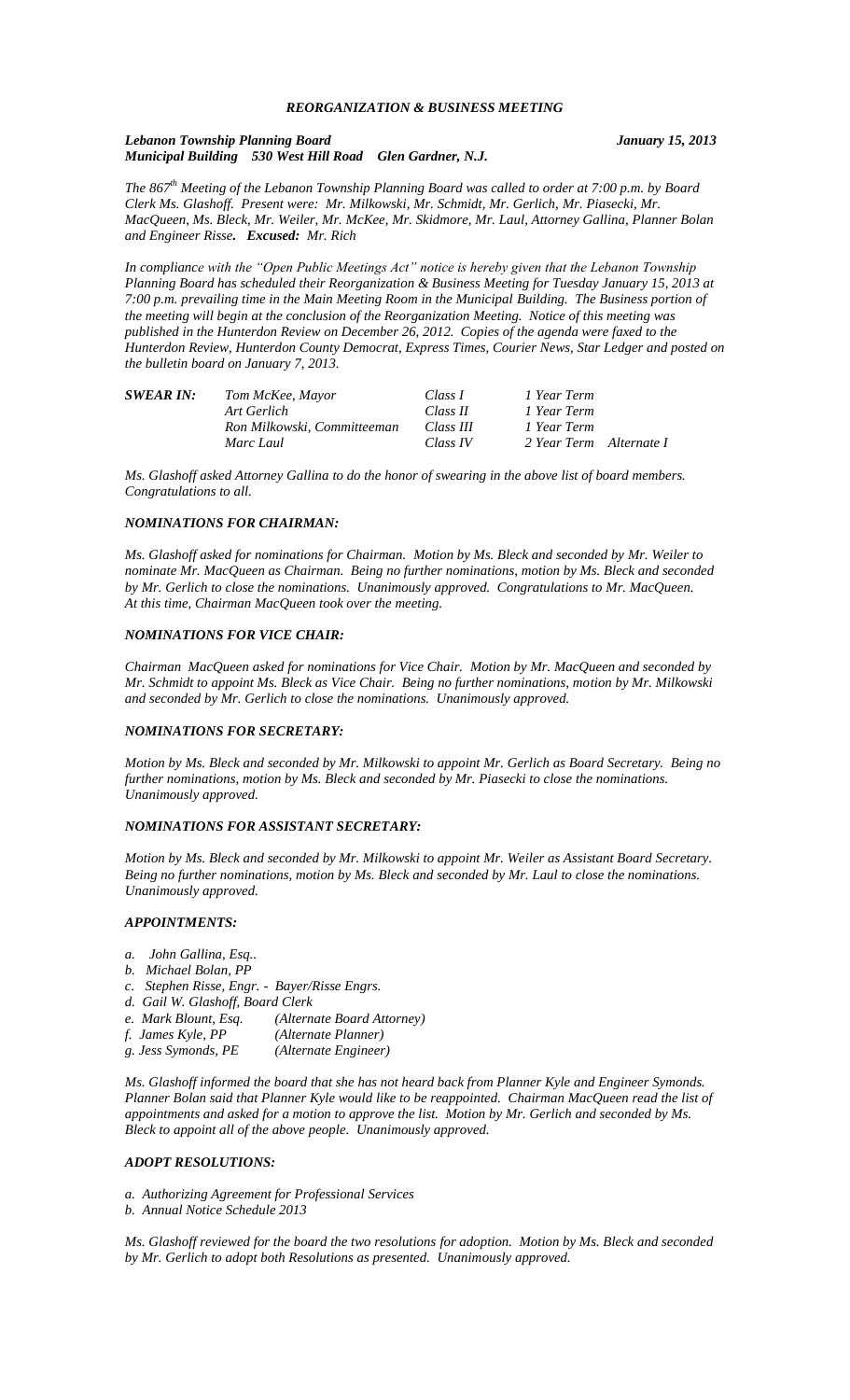## *Lebanon Township Planning Board Reorganization & Business Meeting January 15, 2013 Page 2*

# *ADOPT RESOLUTION FOR PROFESSIONALS ON PAY TO PLAY:*

*Motion by Mr. Piasecki and seconded by Mr. Schmidt to adopt the Resolution for Professionals on Pay to Play. Unanimously approved.*

## *ADOPT PROFESSIONAL CONTRACTS:*

- *a. John Gallina, Esq.*
- *b. Michael Bolan, PP*
- *c. Stephen Risse, Engr. (Bayer/Risse Engrs.)*

*d. Mark Blount, Esq. (Alternate Attorney)*

*e. James Kyle, PP (Alternate Planner)*

*f. Jess Symonds, Engr. (Alternate Engr.)*

*Ms. Glashoff informed the board that she had contacted Planner Kyle and Engineer Symonds and is waiting on their contracts. Ms. Glashoff noted that she did get a letter from Attorney Mark Blount who is still interested in serving as Alternate Attorney, also in reviewing the contracts their were no increases in any of the contracts, all stayed the same as last year. Ms. Glashoff said once she receives the two contracts they will be placed on the next agenda for adoption. Motion by Mr. Schmidt and seconded by Mr. Gerlich to approve the contracts for Attorney Gallina, Planner Bolan, Bayer/Risse Engineering and Attorney Blount. Unanimously approved.*

## *APPOINT APPLICATION REVIEW COMMITTEE:*

*The following board members will serve on the Review Committee: Mr. Rich, Ms. Bleck, Mr. Skidmore, along with the Board Clerk Ms. Glashoff. Mr. Milkowski will serve as an Alternate. Motion by Mr. Gerlich and seconded by Mr. Laul to appoint the approve mentioned board members. Unanimously approved.*

# *PRESENTATION OF MINUTES: December 4, 2012 Executive Session*

*Motion by Mr. Schmidt and seconded by Ms. Bleck to approve the Executive Session minutes as presented. Approved by those eligible to vote. Abstain: Mr. Piasecki, Mr. Gerlich, Mr. McKee, Mr. Weiler*

*December 4, 2012 Regular Meeting*

*Motion by Ms. Bleck and seconded by Mr. Gerlich to approve the Regular Meeting minutes as corrected. Approved by those eligible to vote. Abstain: Mr. Piasecki, Mr. Gerlich, Mr. McKee, Mr. Weiler.*

### *ITEMS FOR DISCUSSION:*

### *a. Highlands Update – Planner Bolan*

*Planner Bolan said the Land Use Ordinance that was being revised by the Highlands last July is why we held off on our continued review of the ordinance, then the ordinance came out the end of December. Planner Bolan said he hasn't had a chance to review it thoroughly and give the board a memo on it because the board had about a half dozen items that we had addressed in a letter to them back in May and they responded in June and we were going back and forth with them and then everything shut down and we waited for the revised Ordinance. Planner Bolan said in looking over the ordinance, the one thing they revised and that he thought would be acceptable to the board was in the Agricultural Resource Area provision which they clarified and it only applies if you have a cluster development. Planner Bolan said the chances of this Township having a Cluster Development are slim to none considering the requirements of the DEP.*

*Planner Bolan said when he puts the memo together from the revised Ordinance which is less pages then the one the board has now, he asked if he could just give the board the relevant pages where they addressed these items. The Board agreed and Planner Bolan said he will mail it prior to the February 5th meeting. The other item on the Highlands Update is one of the plan elements that is funded is the Green Building and Environmental Sustainability Plan. Planner Bolan said he was preparing a proposal. When the board had their meeting in December and Nancy Lawler was present from the Environmental Commission, Planner Bolan said he did not know that the Township was participating in the Sustainable New Jersey Program. Planner Bolan said he went to the Environmental Meeting in December and found out what they were doing. They have a work program where they have to submit certain items which they have to submit for certification which makes them grant eligible. He them went back to the Highlands and told them he put together in is proposal what the Environmental Commission was doing and they said that was fine. Planner Bolan said if you go into the Website you can see what the Environmental Commission is doing with the Sustainable Program.*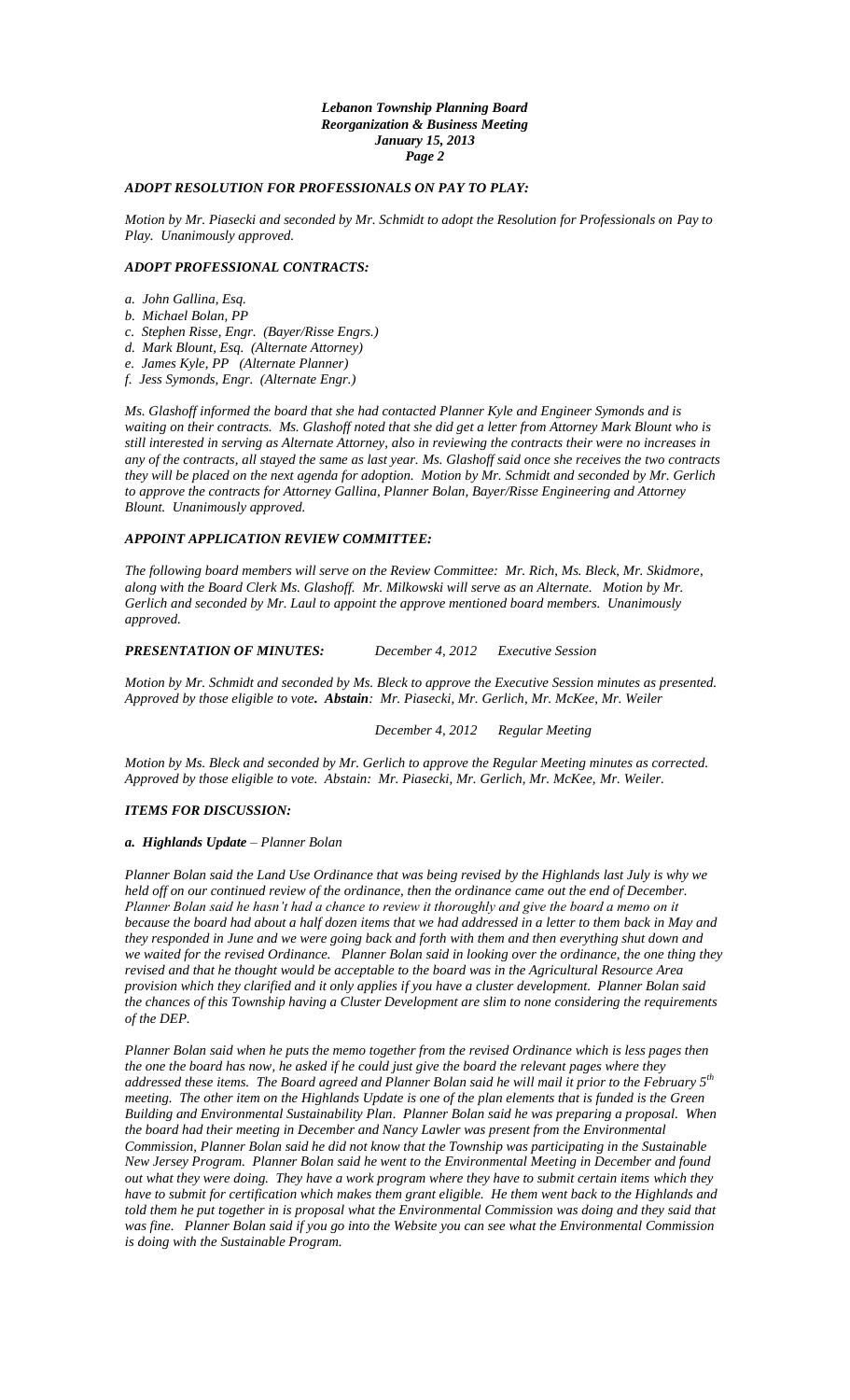### *Lebanon Township Planning Board Reorganization & Business Meeting January 15, 2013 Page 3*

# *b. Quarry Ordinances (Glen Gardner, Hopewell Twp & Delaware Twp.)*

*Attorney Gallina said due to the previous issues that were discussed, he suggested that Mr. Milkowski recused himself due to a conflict of interest. Mr. Milkowski stepped down and sat in the audience. Chairman MacQueen said he contacted Ms. Lawler the day after the board's last meeting and asked her if she would be able to attend the board's next meeting and gave her a couple of ideas because she said she wanted to stay on top of this issue. Chairman MacQueen gave Ms. Lawler some information and names of people to call and those who are rehabilitating quarries and how they are dealing with the municipalities. Chairman MacQueen said he had Ms. Glashoff get a few more quarry ordinances and she informed him that she spoke to someone in Glen Gardner and they will be revising their ordinance. Ms. Glashoff said when she called Glen Gardner she spoke with Marilyn the Municipal Clerk and she informed her that they will be revising the ordinance. Also, Ms. Glashoff asked Marilyn if Glen Gardner is notified when there is blasting. Marilyn told her that they are only notified when there is a major heavy blasting otherwise they are not informed. Chairman MacQueen asked if there is a guideline for blasting. No one knew the answer. Ms. Glashoff said in speaking with Marilyn regarding the blasting, that might be one of the items they will be addressing. Chairman MacQueen asked if the board had any questions regarding the ordinances.. Planner Bolan said the only ordinance that deals with zoning standards is the Hopewell Twp. Ordinance. They also have a mining District. At the last meeting the board discussed creating a new zoning district. The quarry ordinance that was sent via the Township Committee, the first sentence refers to a mining district. Hopewell Township has two Quarries, one on Route 31which is the Trap Rock Pennington Quarry and the other is on Route 29 which is also Trap Rock. A lot of the quarry property was sold to the Park. Planner Bolan said if the board wants to look at zoning standards, not licensing standards then the Hopewell Township Ordinance would be the one to review.* 

*Planner Bolan said the Glen Gardner Licensing Standards dates back to 1969 and the Hopewell Ordinance dates back to the late 1970's. The Delaware Township Ordinance regarding Licensing is dated 2012. Planner Bolan noted in reviewing the Licensing standards the board should refer to the Delaware Township Ordinance. Planner Bolan also noted that the Hopewell Ordinance dates back to the late 1970's references blasting provisions on pages 17-25. Chairman MacQueen said the board needs to decide whether they want to have a Licensing Ordinance or a Zone Change and asked the board for input. Mr. Skidmore said at the last meeting the question was asked why did the Township Committee want the board to look at this ordinance. The board deferred to Ms. Lawler from the Environmental Commission. The explanation was how we got were we are, but not what the Township Committee was actually looking for in an ordinance was actually answered. Mr. Skidmore said in reading these ordinances, the question is what does the Township want to do and does the Township Committee want us to find answers. Mr. Laul said it is either how we can make money for the Township or how to keep them out of the Township. Mr. Laul asked do we want to stop them from acquiring more land. Ms. Bleck said there seems to be too many questions that need to be answered and to entertain ordinances. Ms. Bleck said it doesn't look like they are fulfilling their requirements with Glen Gardner and referred to a comment by Ms. Lawler that it seems that they are already digging on the 34 acres and the quarry wants to expand and acquire more land. Ms. Bleck said that maybe the quarry has come to the end and they shouldn't be expanding anymore. Per Ms. Bleck, Mr. Schmidt had asked if the quarry had paid the fine and the answer was yes. Ms. Bleck said that we really need more information and what is Glen Gardner doing about this and also expressed concern with the water supply and apparently, it is affecting the water supply and wanted to know why we would consider an ordinance when it could be a moot point.*

*Engineer Risse said he has gathered some information. Engineer Risse passed out to the board an aerial view of the quarry. At this point there were several conversations between board members. Chairman MacQueen asked Engineer Risse to explain what is going on. Engineer Risse referred back to the board's discussion at the last board meeting. The questions were, how far along are they, how much life do they have left and why are they trying to expand where they are now. Engineer Risse hand out a color vision of the quarry location which he obtained from the County's GIS website. It shows where the property boundaries lines are approximately in relation to the aerial. The red lines are the original contours and the color is the aerial of what the quarry looks like which is fairly current. The other survey Engineer Risse said he obtained from Glen Gardner's Engineer Bob Clerico which is from a 2010 survey and you can see where they went over the property line. Per Engineer Risse, a gentleman stopped in to his office yesterday to have them look at his select fill materials (sand materials) from the quarry and since he wasn't at the office when the man was there, he called and asked about having a tour of the quarry. Chairman MacQueen said he would like to be included in the tour. Chairman MacQueen said what triggered all this was Ms. Lawler finding out about the land swap and from there was discussion on water supply, trees etc. Chairman Macqueen said because of this the Environmental Commission wanted the board to get involved. The Commission is looking for the board to do something so the land swap can't happen. If it hadn't been for the quarry needing more land and wanting to do a land swap, this would not have come to the Township Committee and Planning Board. During the board's discussion, it was noted getting more information was definitely needed. Chairman Macqueen asked the board for input on what information we need next. Mr. Schmidt said he would like to see the land they propose to swap and what it looks like and if it is really worth it. Mr. Gerlich said he thought the quarry was in Glen Gardner and it turns out that 2/3 of the quarry is in Lebanon Township and we don't have an ordinance to control it in any way. Mr. Gerlich said in looking at the map there is no buffer around it, or a fence. Mr. Gerlich said we need to take a good hard look at this, see just what a quarry does, what rights the Township has and what we can do*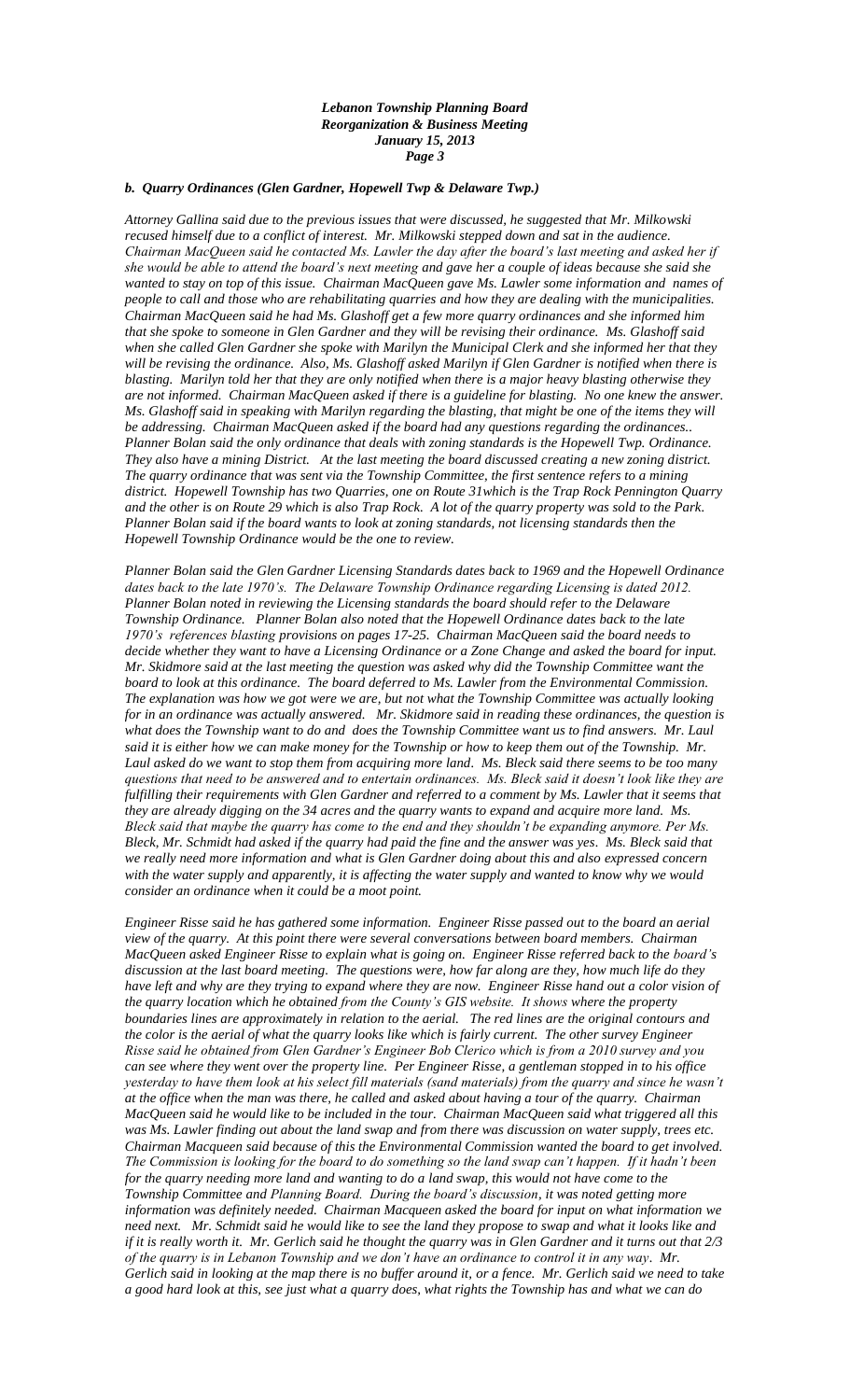### *Lebanon Township Planning Board' Reorganization & Business Meeting January 15, 2013 Page 4*

*about it. Mr. Gerlich went on to say we are lucky there is no subdivision around it or near it. The board continued with their discussion. Planner Bolan said once they swap the land and it is owned privately, then we can zone for it. Planner Bolan was concerned with who owned what land and what was being swapped. Chairman MacQueen said from what he heard there is 100+ acres up in Sussex County that the Quarry owns and the Land Trust wants it. The 34 acres is rock which is zoned residential. If the swap takes place, the quarry would need board approval since their operation is Industrial. During the discussion, Mr. Piasecki said since two thirds of the quarry is in the Township, it isn't out of line to have an ordinance. Mr. Skidmore said it is over due. Mr. Gerlich stated the Township has very little control without an ordinance. Mr. Piasecki said we need to know the terms of the Land Trust. Chairman MacQueen agreed. Mr. Piasecki said we need to know how a Land Trust works. Mr. Gerlich said the only way you can do a land swap is with a Land Trust. It is a swap for equal or more land. Planner Bolan said it is the State House Committee that decides what they can do. Planner Bolan explained what happened in Hopewell Township with Merrill Lynch. The property was at Scotch Road Intersection with I-95 and explained that it wasn't an easy process. The State House Committee consists of Legislators and State Executive people.*

*Mr. Piasecki said the land swap is gone if they can't do what they want to do. Chairman MacQueen said it sounds like the board wants to work on an ordinance and does the board want to do a Licensing Ordinance or a Zone Change Ordinance. Planner Bolan said if you are going to deal with what you have now, then it is a Licensing Ordinance. Planner Bolan said you can create zoning standards but you can't have them retroactive. Planner Bolan stated he wasn't sure with an Licensing Ordinance whether if could be retroactive. The question was asked about the property around the quarry. Planner Bolan said that is a whole different issue. Planner Bolan said if you want to go forward, then do a Zone Change. Then with the property around it you would be dealing with a Licensing Ordinance and a Zone Change. Planner Bolan said if you are only going to deal with the pit, then it is a Licensing Ordinance. Mr. Gerlich said we have to be Pro-Active. Mr. Laul said we need both a Licensing and Zoning Change. Mr. Piasecki reiterated that we need to know the terms of the Land Trust. Mr. Gerlich said that Ms. Lawler should be able to get that information. Chairman MacQueen asked Planner Bolan, if we do a Licensing Ordinance for the quarry in Lebanon Township it would from now forward. Planner Bolan said that it was a legal question. Attorney Gallina asked if it was to expand it. Chairman MacQueen said from the property line shown now on the plan. Chairman MacQueen showed Attorney Gallina the area on the map that he was referring too. Mr. Weiler said would it be considered part of the existing or would it be considered new by going on to a new lot. Attorney Gallina said if they go onto the Land Trust property, then they would be expanding the quarry. Mr. Gerlich said they have to be filing a mining plan with the State. Chairman MacQueen asked if we put a Licensing Ordinance into affect and if it went beyond the existing property line then the ordinance would go into affect. But since this is a pre-existing non-conforming use, he asked Attorney Gallina if that was correct. Attorney Gallina said yes and didn't think it would stand up since it predates zoning. Planner Bolan said since they have already crossed over the property line and the Township could site them for a zoning violation. Mr. Skidmore asked if it would apply to the operator. Attorney Gallina said it goes with the land not with the operator.* 

*Chairman MacQueen said we need more information. We need to have Ms. Lawler get more information on the Land Trust. Mr. Gerlich said he will check with Ms. Lawler at their next meeting. Chairman MacQueen wanted to know how can they swap land to expand since the land is in a residential zone. Attorney Gallina said they would need to go to the Board of Adjustment for a use variance. Planner Bolan said the land in question is in the RC 7½ zone. Engineer Risse said as soon as he hears back about going on a tour he will let Chairman MacQueen know. Chairman MacQueen asked the board if they want Planner Bolan to look into having a Licensing Ordinance and will it have any meat to it or are we wasting our time. Planner Bolan said to have the Licensing Ordinance on the existing property, then it will be up to Attorney Gallina and the Township Attorney to hash it out or are you just looking to have it on the new parcel. Planner Bolan asked if the board wants to have this ordinance on the new parcel, if so, then you will also want a zoning ordinance change. The board needs to decide what they want. Planner Bolan said you could expand the Industrial zone to pick up the expansion. Chairman MacQueen said there are other quarries in the Township that are dormant. Mr. Gerlich said do we want the quarry to expand and do we want to change the zoning. Planner Bolan said Licensing is a police power, it has nothing to do with zoning. At this point, Chairman MacQueen asked Engineer Risse to read the Mine Block Description & Volume on the 2010 Mining Plan.*

*The board continued with their discussion and decided that more information was needed regarding Licensing and have Engineer Risse look into the State Mining Plan, Reclamation Plan and have Attorney Gallina check with the Township Attorney on what we can do. It was agreed that Delaware Township's Ordinance is a good example and it covers everything. Chairman MacQueen asked Planner Bolan to check into what type of Licensing Ordinance would be need and to see if the board would put an Ordinance together or would it be the responsibility of the Township Committee. Also, we will need to see if there is a State Mining Plan & Reclamation Plan. Engineer Risse said he would look into it. Planner Bolan stated he didn't know why the board was involved when this should be handled by the Township & Township Attorney. Mr. Piasecki said having Attorney Gallina talk to Attorney Cushing was a good idea. Attorney Gallina said he will contact Attorney Cushing regarding this matter. At the conclusion of the board's discussion, Mr. Milkowski returned to the board at 8:35 p.m.*